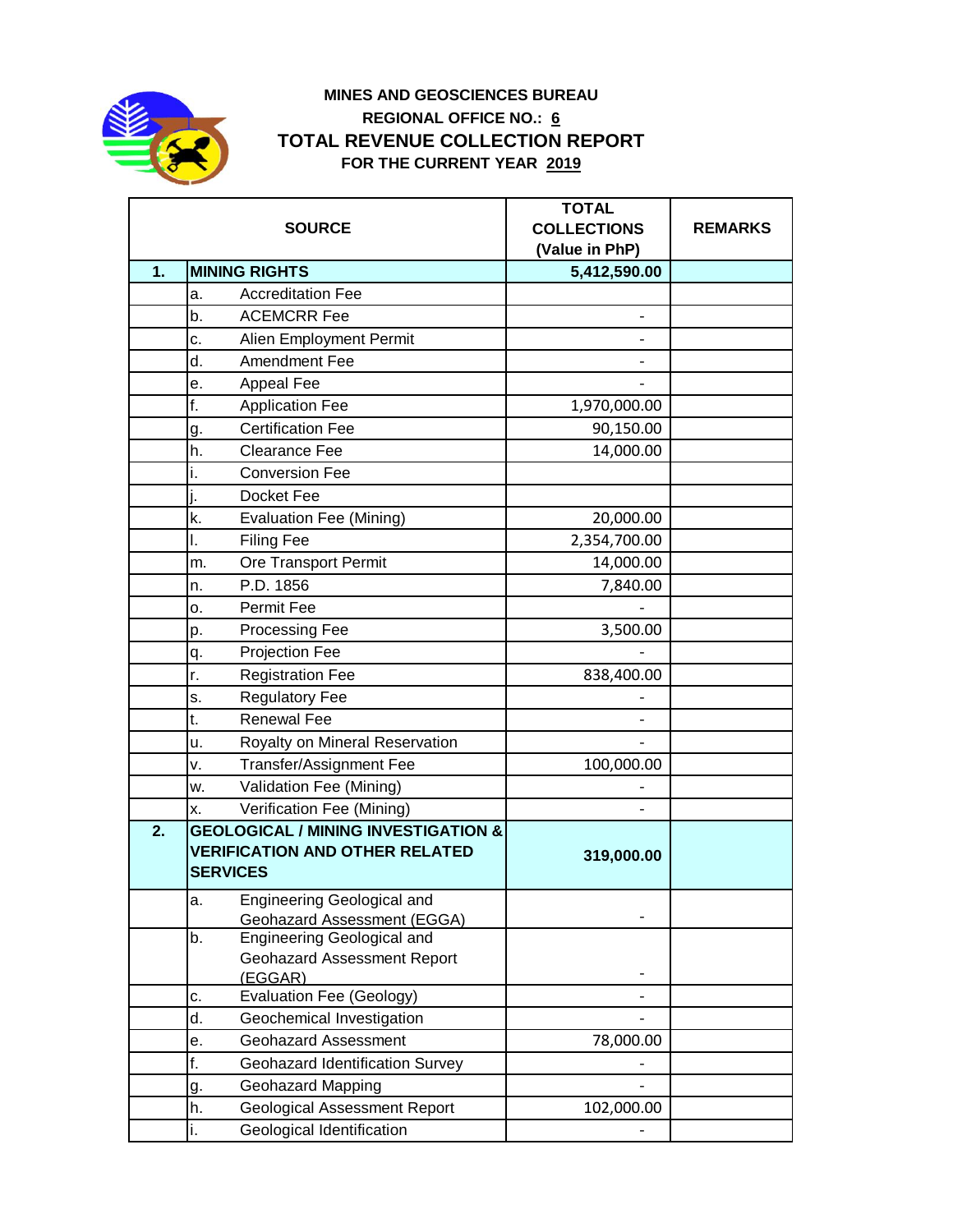|    | j.                                       | Geological Investigation                   |                       |                |
|----|------------------------------------------|--------------------------------------------|-----------------------|----------------|
|    | k.                                       | Geological Review of EGGAR                 |                       |                |
|    | I.                                       | <b>Geological Site Scoping Report</b>      | 36,000.00             |                |
|    | m.                                       | <b>Geological Site Scoping Survey</b>      |                       |                |
|    | n.                                       | <b>Geological Site Verification</b>        |                       |                |
|    | о.                                       | <b>Geological Site Verification Report</b> |                       |                |
|    | p.                                       | Geophysical Investigation                  |                       |                |
|    | q.                                       | <b>Inclusion Fee</b>                       |                       |                |
|    | r.                                       | Inspection Fee                             | 102,000.00            |                |
|    | s.                                       | Laboratory Analysis Fee                    |                       |                |
|    | t.                                       | Rock Mechanics Lab. Services               | 1,000.00              |                |
|    | u.                                       | <b>Umpiring Fee</b>                        |                       |                |
|    | ٧.                                       | Validation Fee (Geology)                   |                       |                |
|    | w.                                       | Verification Fee (Geology)                 |                       |                |
| 3. | <b>OTHERS</b>                            |                                            | 1,252,215.00          |                |
|    | a.                                       | <b>Certified Xerox Copy Fee</b>            | 780.00                |                |
|    | b.                                       | <b>Delivery Receipt</b>                    |                       |                |
|    | c.                                       | <b>Fines/Penalties</b>                     | 1,234,200.00          |                |
|    | d.                                       | Fire Assays, Metallurgical Test and        |                       |                |
|    |                                          | <b>Chemical Analysis</b>                   |                       |                |
|    | е.                                       | Gold and Silver Assay                      |                       |                |
|    | f.                                       | Marine Geophysical and Geological          |                       |                |
|    |                                          | Investigation and Verification             |                       |                |
|    | g.                                       | Petrological, Mineralogical,               |                       |                |
|    |                                          | Geochronological and other Related         |                       |                |
|    |                                          | <b>Services</b>                            |                       |                |
|    | h.                                       | Rental of Drilling Equipment and           |                       |                |
|    |                                          | Accessories                                |                       |                |
|    | i.                                       | Sales of Forms/Maps/Publications           | 3,000.00              |                |
|    | ı.                                       | Xerox Copy Fee                             |                       |                |
|    | k.                                       | Miscellaneous Income (Pls. Specify)        | 14,235.00             |                |
|    |                                          | SUB-TOTAL (ADMINISTRATIVE FEES &           | 6,983,805.00          |                |
|    |                                          | <b>CHARGES COLLECTED BY MGB)</b>           |                       |                |
|    |                                          | <b>PAYMENT TO LGUS</b>                     | <b>TOTAL PAYMENTS</b> | <b>REMARKS</b> |
|    |                                          |                                            | (Value in PhP)        |                |
| 1. |                                          | <b>TAX REVENUE</b>                         |                       |                |
|    | a.                                       | <b>Business Tax</b>                        |                       |                |
|    | b.                                       | <b>Community Tax</b>                       |                       |                |
|    | c.                                       | Real Property Tax                          |                       |                |
|    | d.                                       | Quarry/Resource Tax                        |                       |                |
|    | e.                                       | Others (Pls. Specify)                      |                       |                |
| 2. | <b>NON-TAX REVENUE (Other Fees &amp;</b> |                                            | 1,530,161.25          |                |
|    |                                          | <b>Charges Collected by LGUs)</b>          |                       |                |
|    | a.                                       | <b>Application Fee</b>                     |                       |                |
|    | b.                                       | <b>Certification Fee</b>                   |                       |                |
|    | C.                                       | <b>Contractor's Clearance</b>              |                       |                |
|    | d.                                       | Delivery Receipt                           |                       |                |